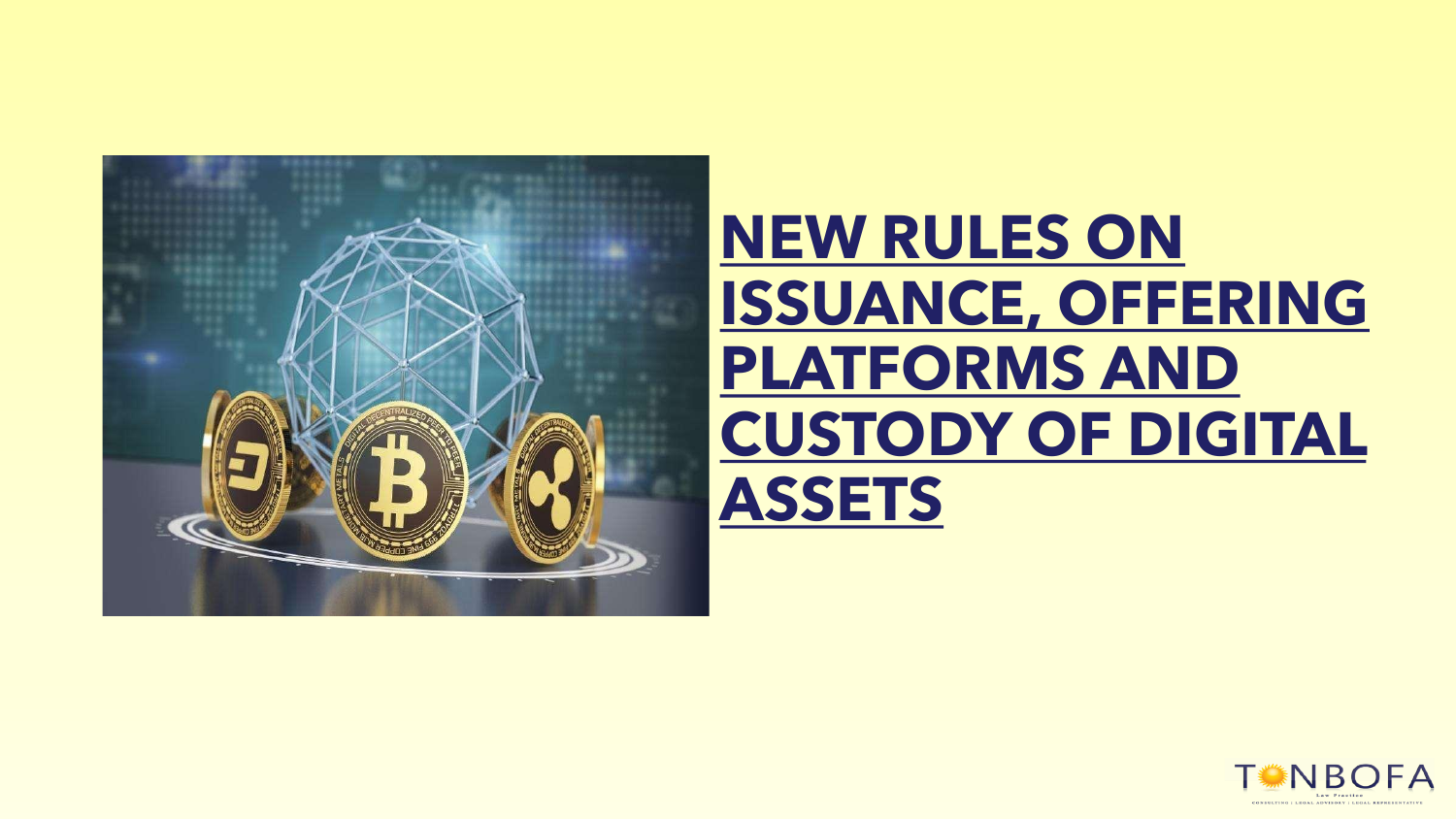On 13 May 2022, the Securities and exchange Commission "the Commission" released the New Rules on Issuance, Offering Platforms and Custody of Digital Assets "New Rules". The New Rules is divided into five(5) parts:

- A. Rules on Issuance of Digital Assets as Securities
- B. Rules on Registration Requirements for Digital Assets Offering Platforms (DAOPs)
- C. Rules on Registration Requirements for Digital Asset Custodians (DACs)
- D. Rules on Virtual Assets Service Providers (VASPs)
- E. Rules on Digital Assets Exchange (DAX)
- **A. Rules on Issuance of Digital Assets as Securities:** The Commission has defined Digital Assets to mean digital token that represents assets such as a debt or equity claim on the issuer, stating that the rules apply to all issuers seeking to raise capital through digital asset offerings in addition to any requirements provided for under securities laws or any other rules issued by the Commission.
	- **i. Registration Requirements for Digital Asset Offering:** After an Initial Assessment Filing by promoters, entities or businesses proposing to conduct initial digital asset offerings within Nigeria or targeting Nigerians, and the digital asset is determined by the commission to be a security, the issuer shall apply to register the said securities and shall include:
		- a) A registration statement of the digital assets
		- b) KYC procedures, disaster recovery plans and risk management protocol;

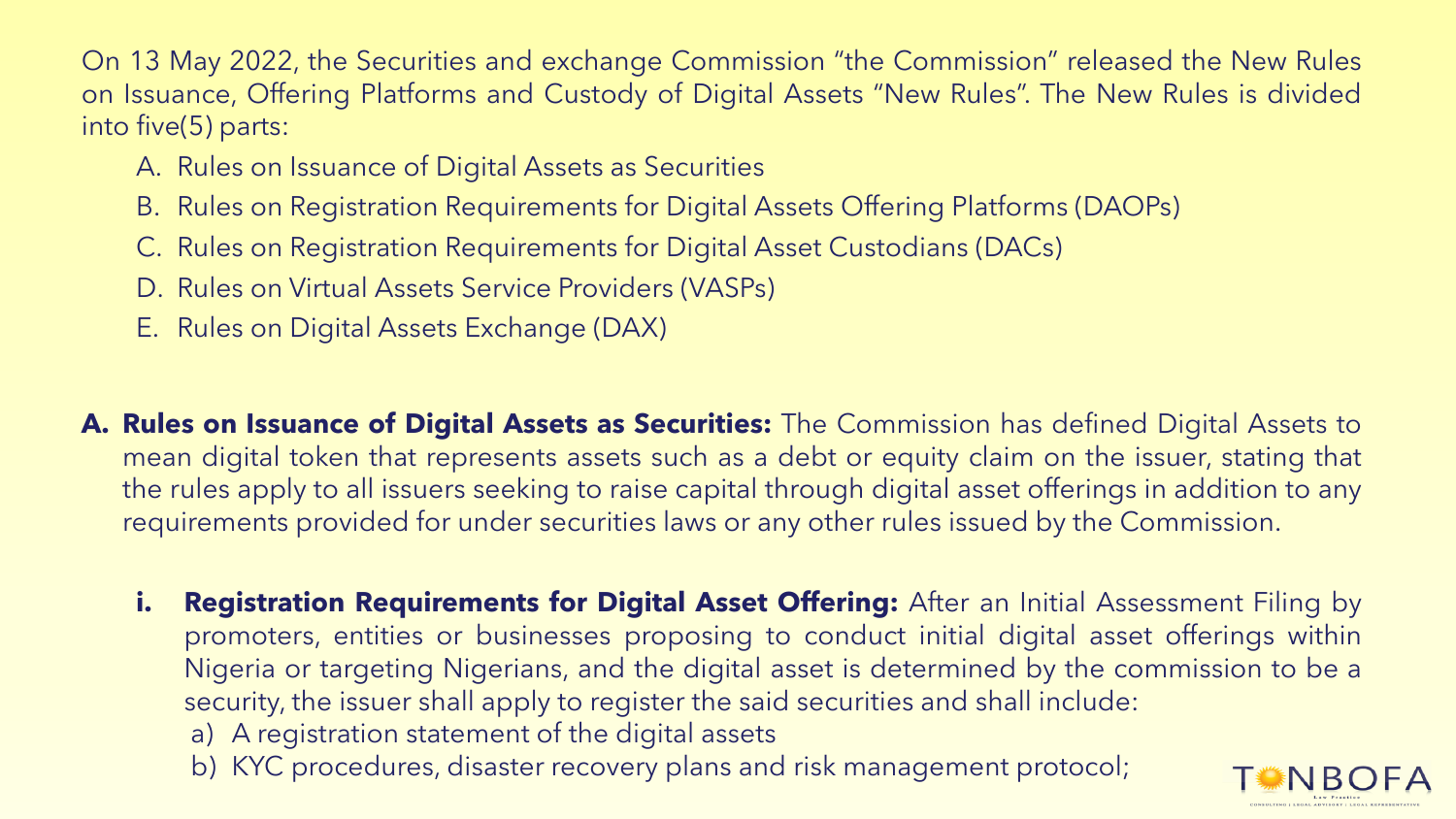- c) Copy of the escrow agreement with an independent Custodian/Trustee registered with the Commission;
- d) Corporate governance disclosures;
- e) Evidence of payment of the applicable fees and any other information to be determined by the Commission from time to time
- **ii. Limit of Funds to be Raised:** The maximum amount which may be raised by an issuer of digital assets within any continuous 12-month period is limited to a sum not exceeding NGN10,000,000,000 (ten billion naira) or twenty times the shareholders' funds of the issuer (if less).
- **iii. Investment Limits:** A person may invest in an initial digital asset offering subject to the following limits: a. For qualified institutional and high net worth investors, no restriction on investment amount; and b. For retail investors, a maximum of N200,000 per issuer with a total investment limit not exceeding N2 million within a 12-month period
- **B. Rules on Registration Requirements for Digital Assets Offering Platforms (DAOPs):** The Commission has defined Digital Assets to mean an electronic platform operated by a DAOP operator for offering digital assets. The rules also set out the prescribed fees for registration as a DAOP:
	- a) Filing/Application Fee N100,000 (One Hundred Thousand Naira only)
	- b) Processing Fee N300,000 (Three Hundred Thousand Naira only)
	- c) Registration fee N30,000,000 (Thirty Million Naira only)
	- d) Sponsored Individuals Fee N100,000 (One Hundred Thousand Naira only. A DAOP is also required to hold a minimum paid-up capital of NGN500,000,000 (five hundred million naira) and a current Fidelity Bond coverings at least 25% of the minimum paidup capital.

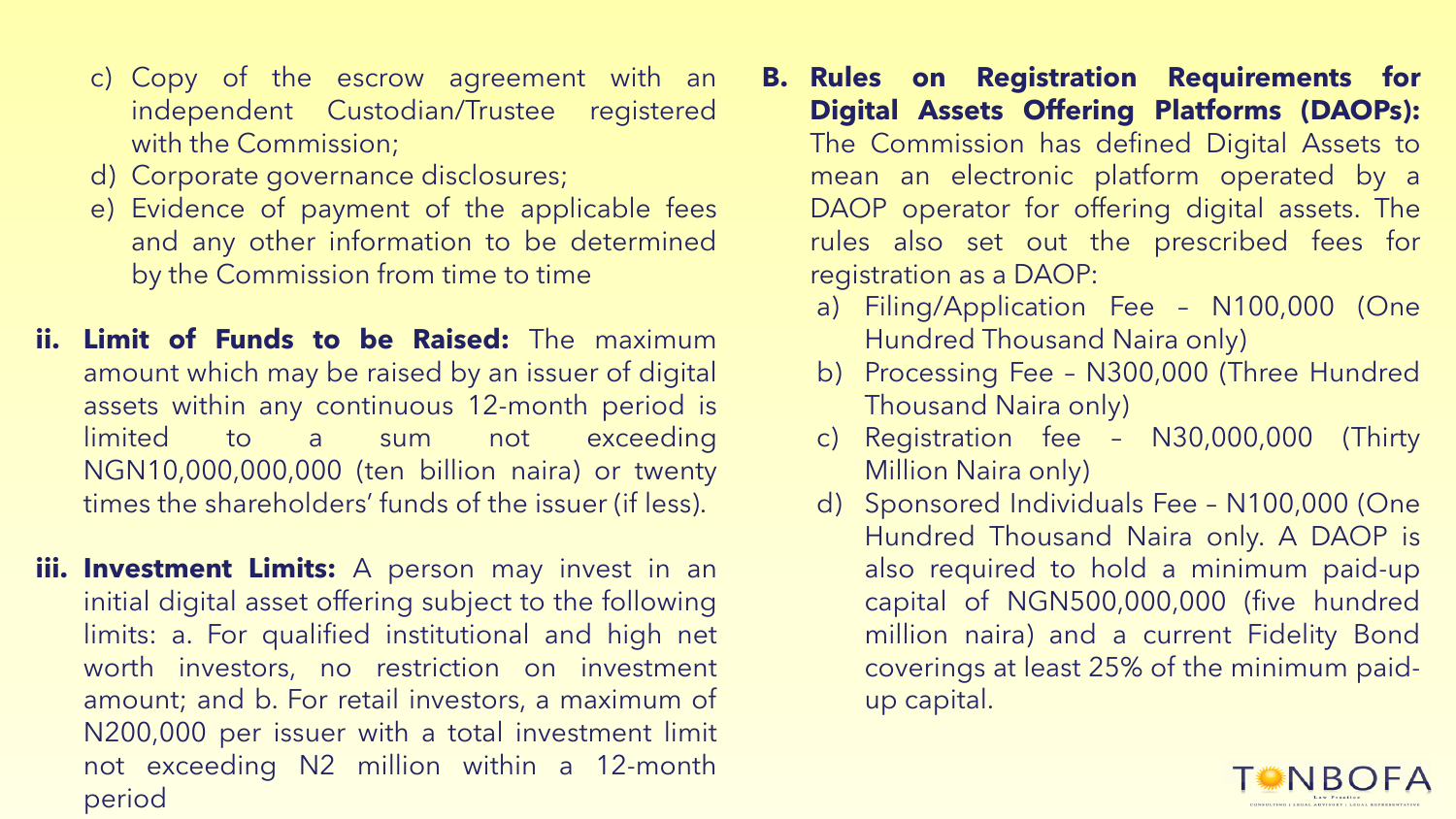#### **C. Rules on Registration Requirements for Digital Asset Custodians (DACs):** The Commission has defined Digital Asset Custodians to mean a person who provides the services of providing safekeeping, storing, holding or maintaining custody of virtual assets/digital tokens for the account of another person.

Registration Requirements: In addition to the general requirements for VASPs, an applicant seeking to register as a DAC shall comply with the following requirements:

- a) Satisfy eligibility requirements for registration as a Custodian or Trustee, and any additional requirements which the Commission may prescribe from time to time;
- b) Where a registered Custodian or registered Trustee seeks to provide DAC services, such CMO shall apply to the Commission for approval;
- c) Payment of fees as prescribed by the Commission. The Commission may register a foreign DAC, provided that they fulfill requirements set out in these Rules, and the Commission is satisfied that:
	- i. the applicant is authorized to operate or carry out an activity of a similar nature in the foreign jurisdiction; and
	- ii. the applicant is from a comparable jurisdiction with whom the Commission has regulatory arrangements on enforcement, supervision and sharing of information.

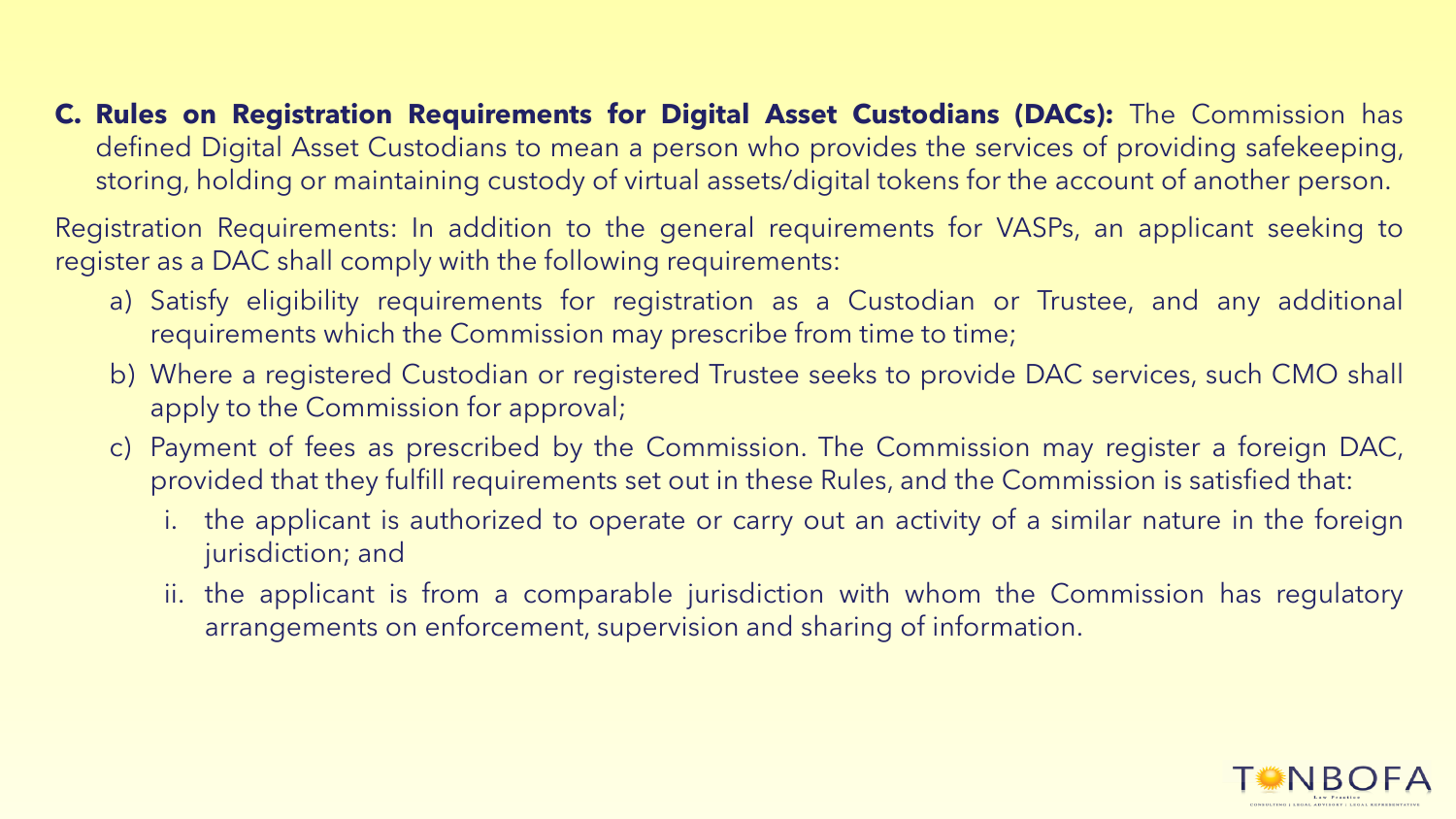- **D. Rules on Virtual Assets Service Providers (VASPs):** The commission has defined VASPs to mean any entity who conducts one or more of the following activities or operations for or on behalf of another person:
	- i. exchange between virtual assets and fiat currencies;
	- ii. exchange between one or more forms of virtual assets;
	- iii. transfer of virtual assets;
	- iv. safekeeping and/or administration of virtual assets or instruments enabling control over virtual assets; and
	- v. participation in and provision of financial services related to an issuer's offer and/or sale of a virtual asset.

VASPs are required to be structured as a body corporate unless specified otherwise by the Commission. VASPs general requirements also covers requirements for the following registrable entities

- a) VASPs
- b) Digital Asset Exchange
- c) Digital Asset Custodian
- d) Digital Asset Offering Platform and
- e) Digital Assets to be offered as securities